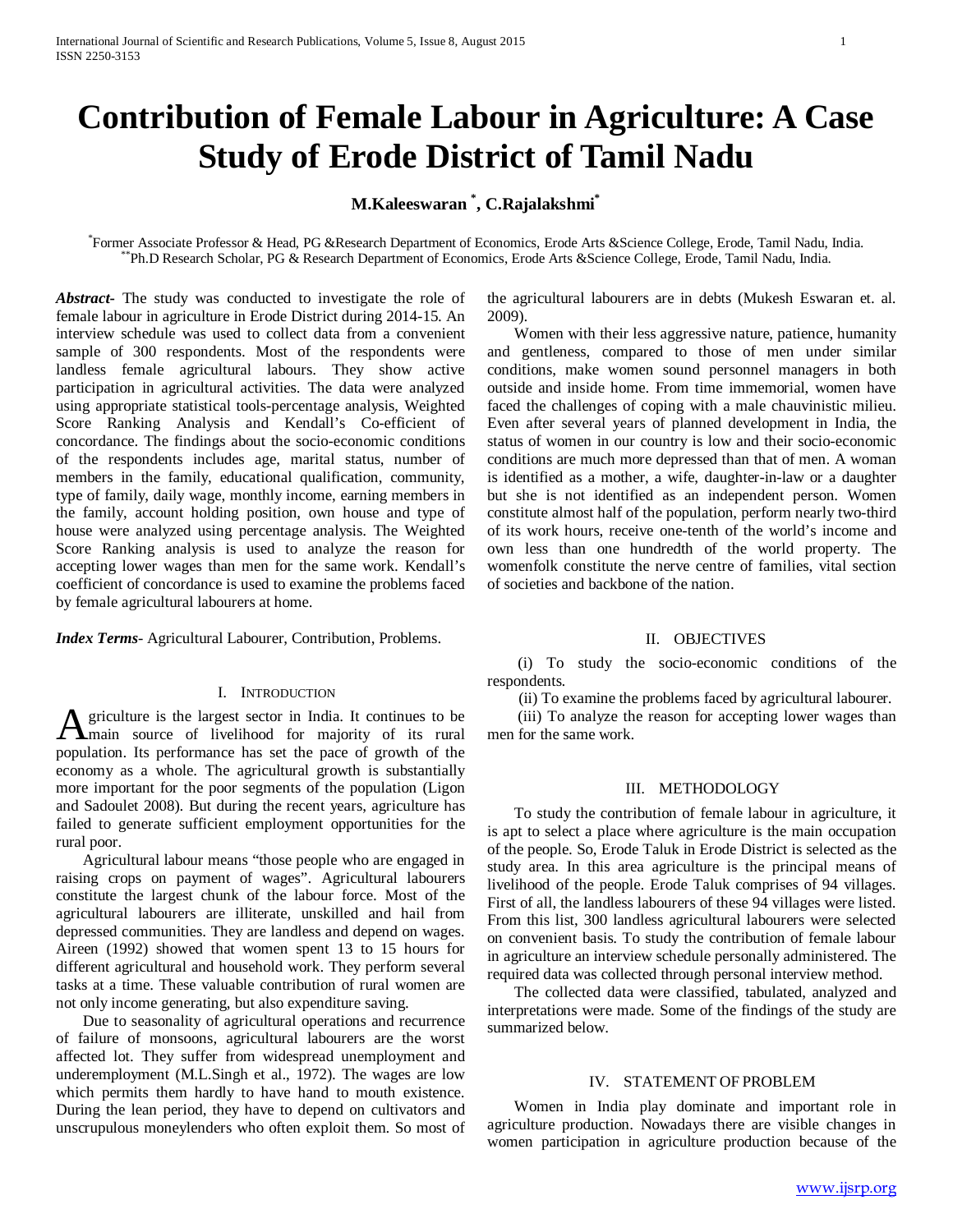greater opportunities, education and employment. Large number of skilled women labor force employed in various organization and societies and they are aggressively fighting and opposed to restrict them in agricultural production. In agriculture sector the participating women have less education and technical skills and majority of them use low yielding and labour intensive, and traditional farm practices which may adversely affect agricultural production.

#### V. SOCIO-ECONOMIC STATUS OF THE RESPONDENTS

|  | Table No-1: Socio-economic status of the respondents |  |  |  |
|--|------------------------------------------------------|--|--|--|
|--|------------------------------------------------------|--|--|--|

| Socio-economic        | <b>Particulars</b><br>In |                          | In              | <b>Total</b> |  |
|-----------------------|--------------------------|--------------------------|-----------------|--------------|--|
| factors               |                          | numbers                  | percent         |              |  |
|                       | <b>Below</b>             | 20                       | 7               |              |  |
|                       | 20years                  |                          |                 |              |  |
|                       | $20-40$ years            | 150                      | 50              |              |  |
| Age                   | $41-60$ years            | 105                      | 35              | 300          |  |
|                       | above $60$               | 25                       | 8               |              |  |
|                       | years                    |                          |                 |              |  |
|                       | Married                  | $\overline{257}$         | 86              |              |  |
| <b>Marital status</b> | Unmarried                | $\overline{43}$          | $\overline{14}$ | 300          |  |
|                       | 1                        | 10                       | $\overline{3}$  |              |  |
| <b>Number</b><br>of   | $\overline{2}$           | $\overline{55}$          | $\overline{18}$ |              |  |
| members in the        | $\overline{3}$           | 53                       | 18              | 300          |  |
| family                | $\overline{4}$           | 170                      | $\overline{57}$ |              |  |
|                       | 5 and above              | $\overline{12}$          | $\overline{4}$  |              |  |
|                       | <b>Illiterates</b>       | 231                      | 77              |              |  |
|                       | Primary                  | 49                       | 16              |              |  |
|                       | School                   |                          |                 |              |  |
| <b>Educational</b>    | Middle                   | 15                       | 5               | 300          |  |
| Qualification         | School                   |                          |                 |              |  |
|                       | Higher                   | 5                        | $\overline{2}$  |              |  |
|                       | Secondary                |                          |                 |              |  |
|                       | BC                       | $\overline{31}$          | 10              |              |  |
|                       | <b>MBC</b>               | 22                       | $\overline{7}$  | 300          |  |
| <b>Community</b>      | $\overline{SC}$          | 227                      | 76              |              |  |
|                       | <b>ST</b>                | $\overline{\mathcal{L}}$ | 1               |              |  |
|                       | Others                   | 16                       | 6               |              |  |
|                       | Nuclear                  | 253                      | 84              |              |  |
| <b>Type of family</b> | Joint                    | 47                       | 16              | 300          |  |
|                       | Below 100                | $\overline{11}$          | $\overline{4}$  |              |  |
| Daily wage            | 100-200                  | 273                      | 91              | 300          |  |
|                       | Above 200                | 16                       | 5               |              |  |
|                       | Below 2000               | 12                       | $\overline{4}$  |              |  |
| <b>Monthly</b>        | 2001-4000                | 74                       | 25              |              |  |
| income of the         | 4001-6000                | 198                      | 66              | 300          |  |
| respondent            | Above 6000               | 16                       | $\overline{5}$  |              |  |
|                       | 1                        | 64                       | 21              |              |  |
| <b>Earning</b>        | $\overline{c}$           | 185                      | 62              |              |  |
| members in the        | $\overline{3}$           | 41                       | 14              | 300          |  |
| family                | $\overline{\mathcal{L}}$ | 8                        | $\overline{2}$  |              |  |
|                       | 5 and above              | $\overline{2}$           | 1               |              |  |
|                       | Bank                     | 256                      | 85              | 300          |  |
| <b>Account</b>        |                          |                          |                 |              |  |

|                      | Post Office | 20  |    |     |  |
|----------------------|-------------|-----|----|-----|--|
|                      | <b>Both</b> | 24  |    |     |  |
| <b>Own house</b>     | Yes         | 286 | 95 | 300 |  |
|                      | No          | 14  | 5  |     |  |
|                      | Thatched    | 25  | 9  |     |  |
|                      | roof        |     |    |     |  |
| <b>Type of house</b> | Tiles       | 75  | 25 | 300 |  |
|                      | Asbestos    | 76  | 25 |     |  |
|                      | Terrace     | 24  |    |     |  |

**Source:** Calculations based on Primary Data

 **FINDINGS:** The socio-economic conditions of women agricultural labourers are given in Table-1. It is found that the number of women agricultural labourers in the age group of 20- 40 years was 50% and about 35% of the women labourers belonged to the age group of 41-60 years and 8% of the respondents belonged to the age group of above 60 years and only 7% of the women agricultural labourers were of the age group below 20 years. It is found that number of married women labourers was 86% and 14% of the women labourers were unmarried. The size of the family members shows that 3% of the respondents were 1 member, 18% of the respondents have 2 members, 57% of the respondents have 4 members, 18% were again 3 members and 4% of women labourers have 5 and above members in their family. 77% of the women agricultural labourers were illiterate and only 16% of the women labourers have primary school education, 5% and 2% of the women labourers have middle school and higher secondary education respectively. This was due to the poverty of their parents. The women could not go for higher education. In Erode Taluk nearly 76% of the women agricultural labourers were from scheduled Caste (SC) community. This is mainly because they are from low income, landless category that fully depends on agriculture for their livelihood. Only 10% of the respondents were from BC community. About 84% of the respondents had come from nuclear family and only 16% of the respondents come from joint family. The participation of females in a nuclear family is found to be more than that in the joint family. It may be due to the reason that in the nuclear they get the opportunity to participate as they do not have heavy domestic responsibilities. But, in joint families, their domestic responsibility is so high that they hardly get time to participate in the activities.

 It is found from the study 91% of female agricultural respondents in Erode Taluk had their daily wage between 100- 200. More than 66% of female agricultural labourers have their monthly income between 4001-6000. Around 25% of the respondents belong to 2001-4000 monthly income category.62% of the respondents have 2 earning members in their family. 21% of them have only 1 earner member and only 14% of the respondents have 3 earning members. Earner members in the family are vital for deciding living conditions.

 Majority 85% of the female agricultural labourers have account in bank. This is because for getting wages of MGNREGA scheme, to get subsidy for cylinder and for self - Help Group transactions, an account is a bank is must. Around 95% of the respondents from Erode Taluk have their own house. While looking at the type of house, 41% of the respondents have terrace house with concrete roof, along with bathroom and toilet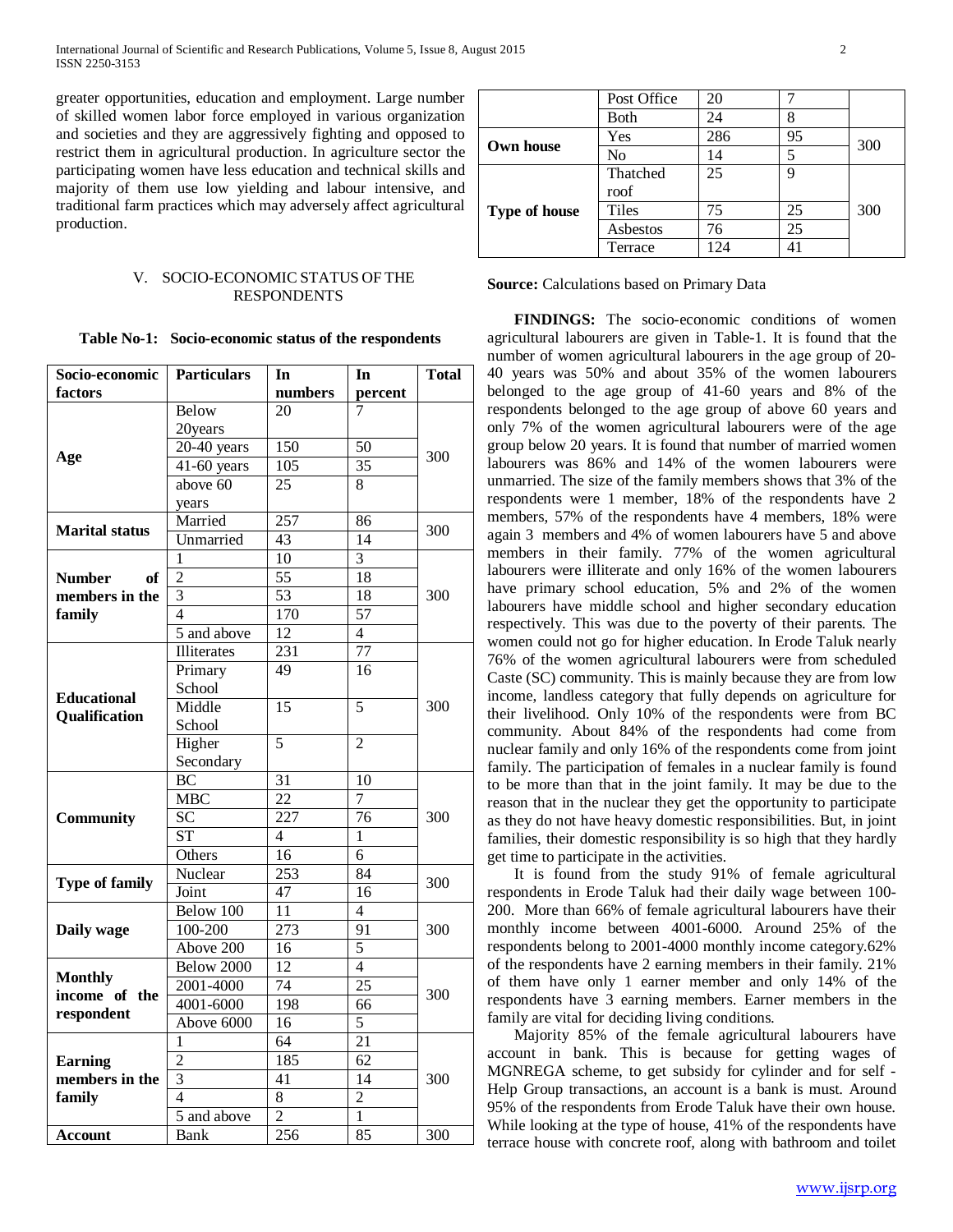facility indicates the good standard of living. It is because the labourers have benefitted from the Indira Awaas Yojana.

#### VI. REASONS FOR ACCEPTING LOWER WAGE THAN MEN FORTHE SAME WORK

### **Table-2: Reasons for accepting lower wage than men for the same work (Weighted Score Ranking Analysis)**

| S.             | <b>Reasons</b>                            | <b>Score</b> | Rank         |
|----------------|-------------------------------------------|--------------|--------------|
| N <sub>0</sub> |                                           |              |              |
| 1.             | Men were doing physically hard type       | 1359         | $\mathbf{I}$ |
|                | work                                      |              |              |
| 2.             | Traditional practice                      | 1313         | III          |
| 3.             | Biological Weakness of Women              | 1331         | $\mathbf{I}$ |
| 4.             | Preference for agricultural operations is | 1304         | V            |
|                | more among female workers                 |              |              |
| 5.             | Unable to report for duty on time         | 995          | X            |
| 6.             | Seasonal nature of the demand for         | 1230         | IX           |
|                | labour                                    |              |              |
| 7.             | Unorganized nature of the farm labour     | 1307         | <b>IV</b>    |
| 8.             | Unable to do the jobs like the use of     | 1240         | <b>VIII</b>  |
|                | farm machinery                            |              |              |
| 9.             | Difficulty in irrigation                  | 477          | XV           |
| 10.            | Works which require the intensive use     | 1295         | VI           |
|                | of spades                                 |              |              |
| 11.            | Any work during night time                | 1263         | <b>VII</b>   |
| 12.            | Own social responsibilities               | 911          | XI           |
| 13.            | Have to cook 2-3 times a day              | 539          | XII          |
| 14.            | Have to prepare tea many times in a       | 480          | <b>XIV</b>   |
|                | day                                       |              |              |
| 15.            | Women feed, swaddle, loves, caresses,     | 507          | <b>XIII</b>  |
|                | washes and lull the child to sleep in     |              |              |
|                | routine.                                  |              |              |

**Source:** Calculation based on Primary Data.

 Table 2 brings out the reasons for accepting lower wage than men for the same work using weighted Score Ranking Analysis. The main reason for accepting lower wage than men for the same work is men were doing physically hard type work. The biological weakness of women was given second rank with the score of 1331 points. The third rank with the score of 1331 points was given to traditional practice. fourth, fifth and sixth rank with the score of 1307,1304 and 1295 points was given to unorganized nature of the farm labour, for the preference for agricultural operations is more among female workers and works which require the intensive use of spades, respectively. Seventh, eighth and ninth rank with the score of 1263,1240 and 1230 points was given to any work during night time, unable to do the jobs like the use of farm machinery and seasonal nature of demand for labour respectively. The reason unable to report for duty on time with the total score of 995 points was given tenth rank. Eleventh, twelfth, thirteenth, fourteenth and fifteenth rank were given to own social responsibilities, have to cook 2-3 times a day, women feed, swaddle, loves, caresses, washes and lull the child to sleep in routine, have to prepare tea many time a day and difficulty in irrigation, respectively.

## VII. PROBLEMS FACED BY AGRICULTURAL LABOURERS

 Agricultural labourers encounter enormous number of problems. The chief among them being long working areas, long distance walk, lack of sufficient work throughout the year, compulsory completion of work, low wages for women, less bargaining power, physical weakness, heavy physical work, excess heat, scolding if late, harm due to insects, allergy due to poisonous herbs, lack of training and wages are not given in time.

**Calculation of degree of association between different agegroup and the problems at the respondents home due to farm work.**

| $K=4$           | <b>Problems</b> |                |       |                |        | $N=6$ |                          |
|-----------------|-----------------|----------------|-------|----------------|--------|-------|--------------------------|
|                 |                 | $\overline{2}$ | 3     | $\overline{4}$ | 5      | 6     |                          |
| Age below 20    | 9               | 8              |       | 5              |        | 8     |                          |
| $20 - 40$       | 60              | 79             | 74    | 72             | 60     | 71    |                          |
| 40-60           | 64              | 52             | 67    | 53             | 49     | 60    |                          |
| Above 60 years  | 11              | 11             |       | 12             | 9      | 11    |                          |
| $R_j$           | 144             | 150            | 155   | 142            | 134    | 150   | П.<br>$\frac{1}{2}$ =875 |
| $(R_j - R_j)^2$ | 3.24            | 17.64          | 84.64 | 14.44          | 139.24 | 17.64 | $S = 276.84$             |

## **Table-3 Calculation of degree of association-Kendall's co-efficient of concordance**

**Source:** Calculations based on Primary Data

 S  $W = \overline{12} K^2 (N^3-N)$